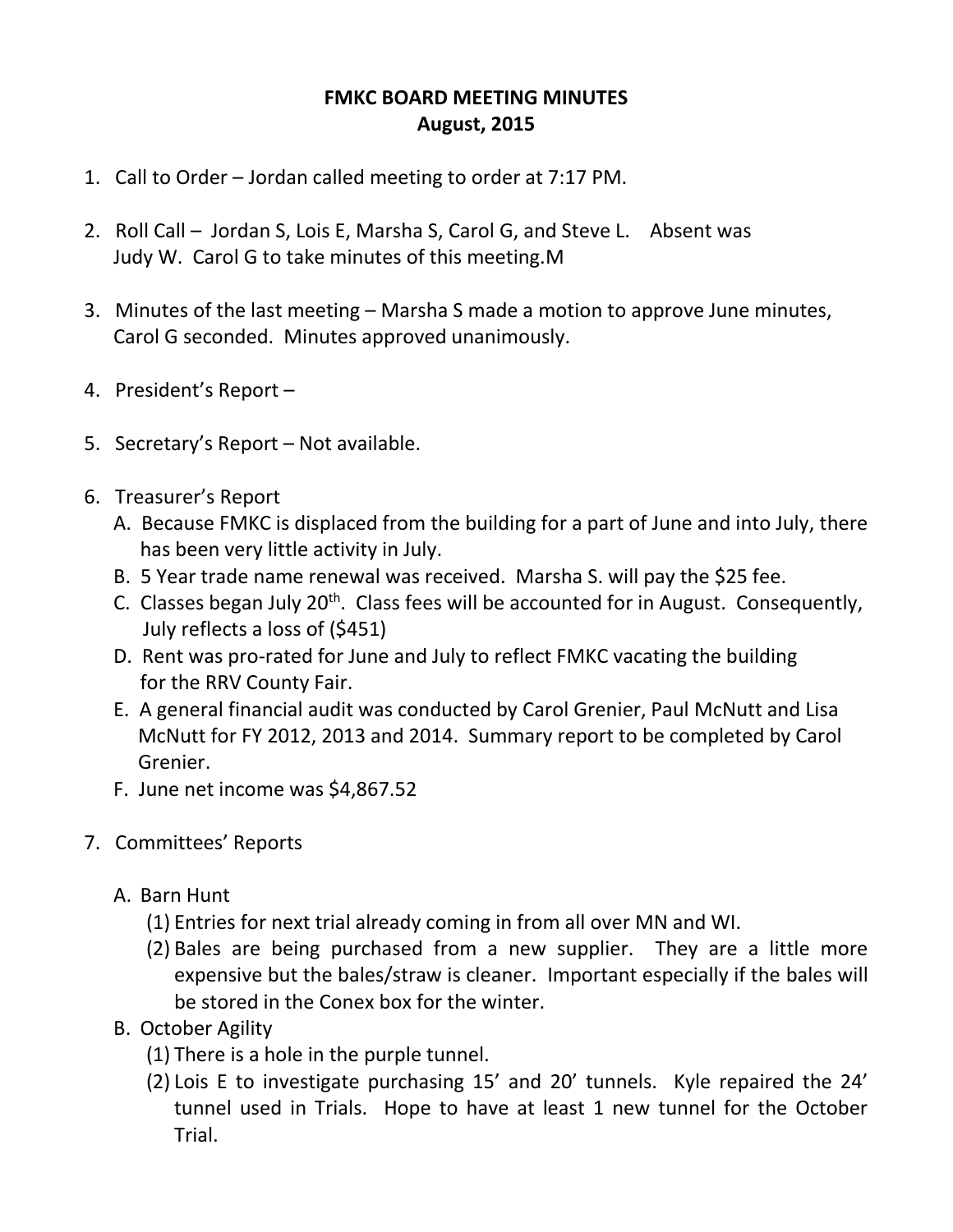- C. November Obedience/Rally
	- (1) Judges set for all classes
	- (2) Kris A. will be loading the obedience trial information on one of the of the FMKC laptops and putting the Obedience Trial information
- D. December Agility
	- (1) LuAnne H. is the Trial Chair. Lisa Braun is Trial Secretary.
	- (2) There was a mix up with the judges. One of the judges indicated he has a conflict and cancelled. Consequently, there will only be one judge.
- E. All Breed Show
	- (1) Steve L. has the Onofrio contract. Needs Officer signature.
	- (2) He is investigating the possibility of having 2 shows in 1 day. In contact with AKC and we would have to put a limit on the number of dog entries.
	- (3) Estimating we would need 6 rings and several more judges.
	- (4) Handlers like the double show format. It is more cost effective for them.
	- (5) Marsha and Donna investigating the possibility of corporate sponsorship by Tuffies. They are located in Perham.
	- (6) Lila may have a contact to help run health check clinic.
	- (7) Considering offering Obedience Trial and/or a Barn Hunt. Need to work on logistics so there is no conflict with people showing in both.
- F. Awards Banquet Marsha S. will continue to handle the awards
- I. Kitchen/Mach Parties
	- (1) We are still in need of someone to manage the Cantina including for the October agility trial.
- J. Membership
- K. Training Director –
- L. Nominating Carol G. is heading the committee and has selected 2 general Members. Marsha S. announced she was stepping down as Treasurer and resign from the Board to make the position available to the interim Treasurer. Carol announced Jean Weismann has agreed to accept the interim positions.